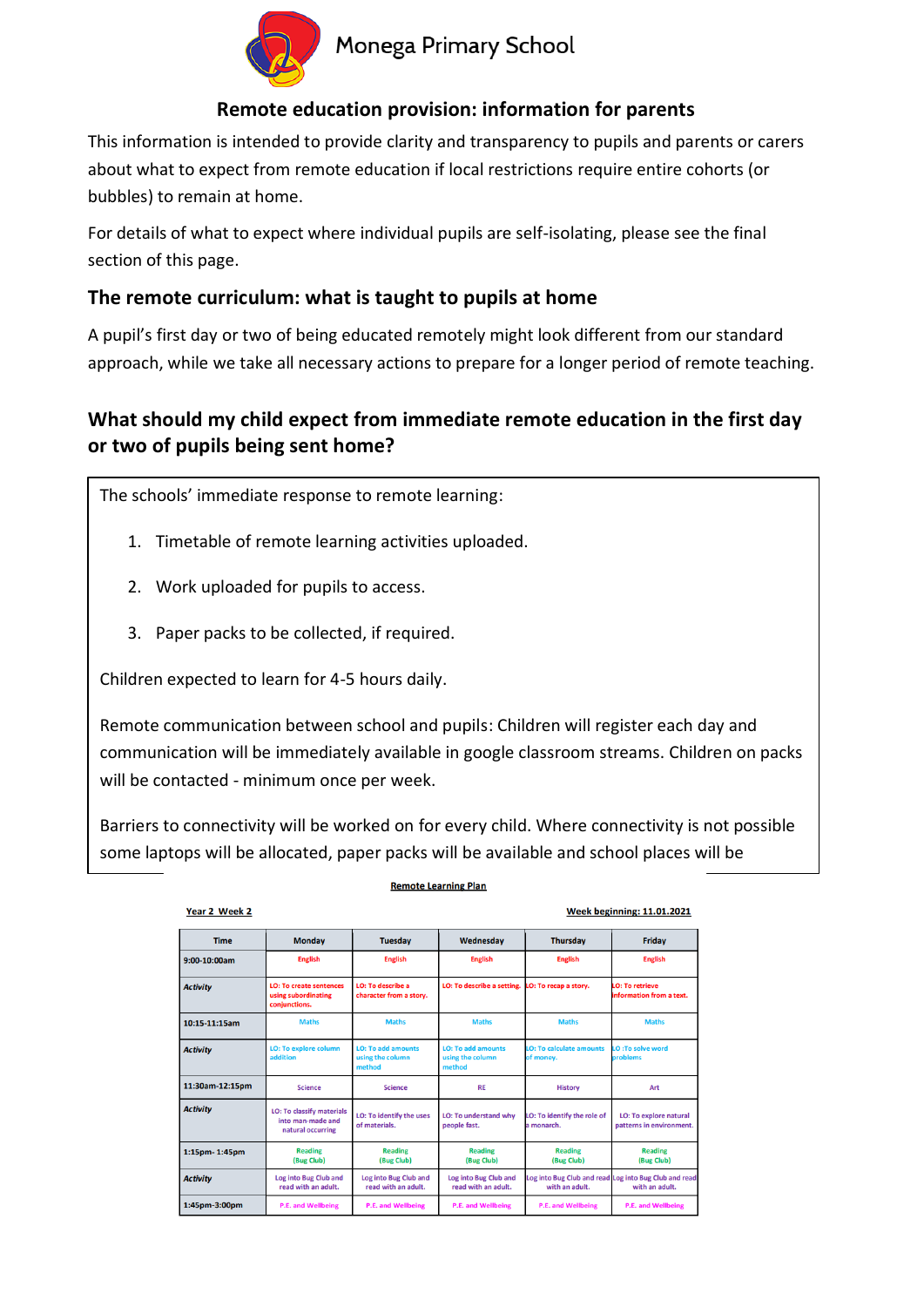**Following the first few days of remote education, will my child be taught broadly the same curriculum as they would if they were in school?**

We teach the same curriculum remotely as we do in school wherever possible and appropriate.

However, we may need to make some adaptations in some subjects. For example:

- PE lessons may be adapted.
- Music lessons may be adapted.
- Art and DT lessons may be more theoretical than practical.
- Science experiments will have to be tailored for home learning.

Where lessons are recorded pupil feedback might be delayed slightly.

# **Remote teaching and study time each day**

### **How long can I expect work set by the school to take my child each day?**

We expect that remote education (including remote teaching and independent work) will take pupils broadly the following number of hours each day:

| Primary school-aged pupils | 1 hour of Mathematics daily                                                        |  |  |  |
|----------------------------|------------------------------------------------------------------------------------|--|--|--|
| Four to five hours         | 1 hour of English daily                                                            |  |  |  |
| minimum.                   | 1 hour of either Science/ History/ RE / PHSE Foundation Subjects,<br>including MFL |  |  |  |
|                            | 1 Session of PE & wellbeing                                                        |  |  |  |
|                            | 1 Session of Reading                                                               |  |  |  |

# **Accessing remote education**

### **How will my child access any online remote education you are providing?**

We use Google classroom as the platform. All pupils have log ons.

Presentation of lessons is supported by Activ inspire boards.

Work is set on **Google Classroom** and in **paper packs** for collection every Friday.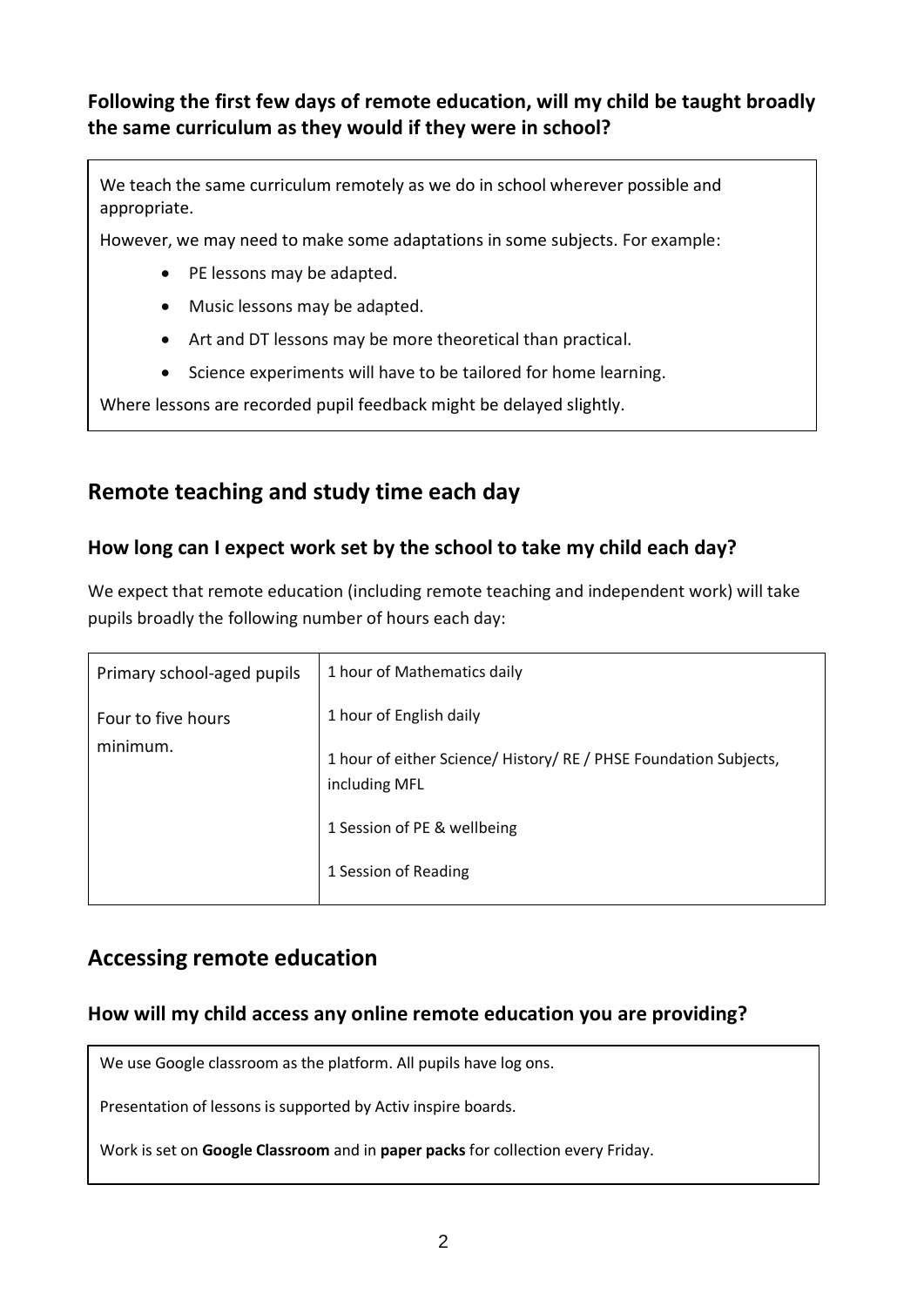### **If my child does not have digital or online access at home, how will you support them to access remote education?**

We recognise that some pupils may not have suitable online access at home. We take the following approaches to support those pupils to access remote education:

- We lend laptops or tablets to pupils where possible.
- We issue or lend devices that enable an internet connection when we can.
- Pupil's access printed materials if they do not have online access, or these materials are delivered to home.
- Pupils submit completed work to their teachers using a safe drop box at school for their teachers to mark.
- Where these options are not effective we can offer the pupil a school place.
- Where pupils are learning at home, we make regular contact to ensure both parents and pupils feel they have everything they need to be successful.

#### **How will my child be taught remotely?**

We use a combination of the following approaches to teach pupils remotely:

- Live teaching (online lessons).
- Recorded teaching (e.g. video/audio recordings made by teachers, but in some cases other recordings, such as Oak National Academy lessons, where appropriate and in sequence with the rest of the learning).
- Tasks, resources and web links uploaded to an online platform for pupils to work through independently.
- Printed paper packs produced by teachers (e.g. workbooks, worksheets) for pupils take home and work on. Printed packs mirror the work provided to other pupils online.
- Some commercially available websites and learning platforms supporting the teaching of specific subjects or areas, including video clips or sequences.
- ALL learning follows the meaningful and ambitious, well-sequenced learning that the pupils would have been taught in their own classroom, including as much feedback as possible, provided online, in writing or by phone.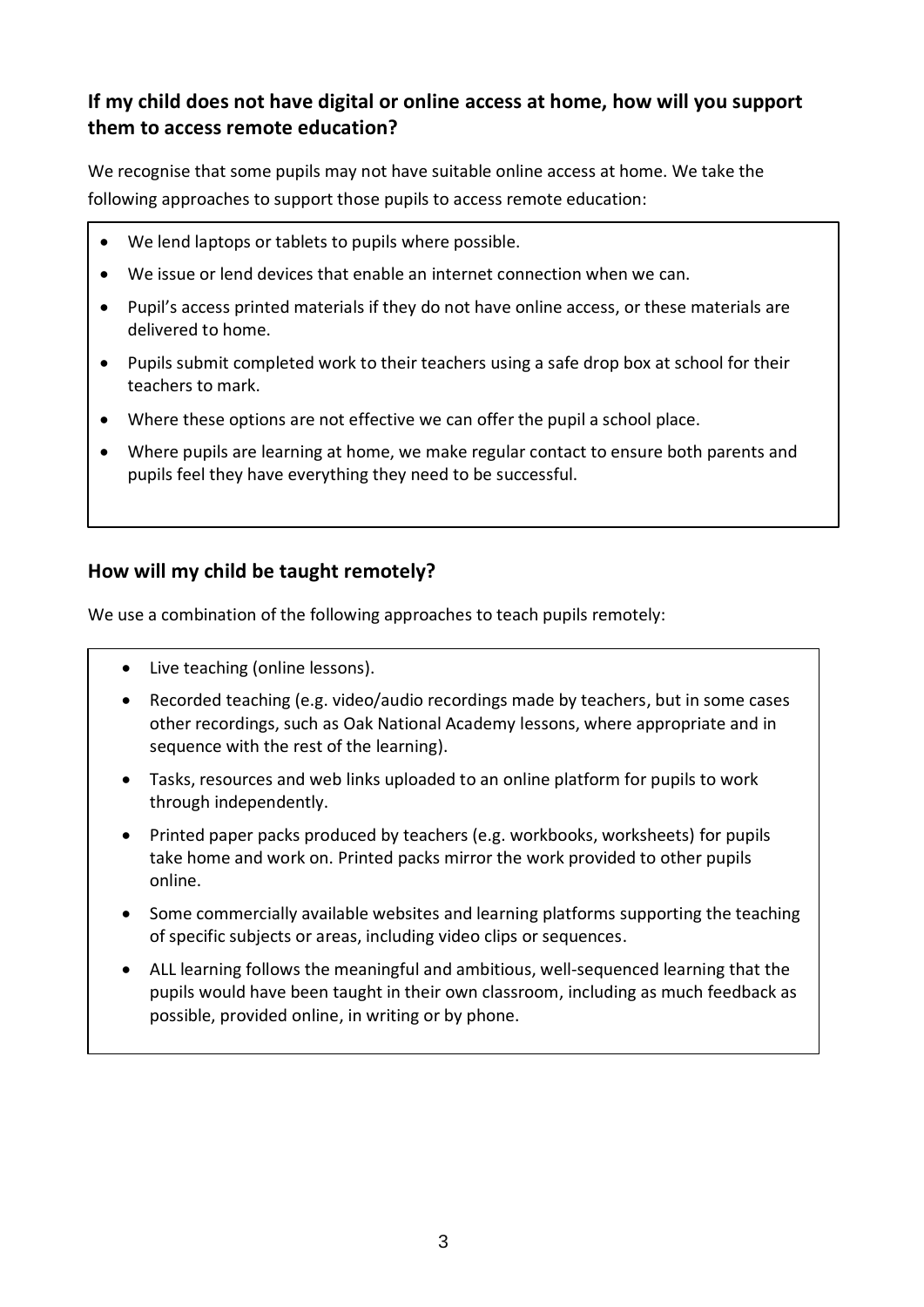# **Engagement and feedback**

### **What are your expectations for my child's engagement and the support that we as parents and carers should provide at home?**

100 % of pupils engage with remote education, either at home or at school.

We expect parental support, for example, setting routines to support pupils at home and contacting the school if help or support is needed.

We offer many channels of communication with parents about how to access and use the home learning provision.

### **How will you check whether my child is engaging with their work and how will I be informed if there are concerns?**

Teachers check pupils' engagement with the remote learning daily using the online wellbeing register.

We collate engagement data to help track pupils and identify pupils and classes where more engagement is possible.

If engagement is a concern, we ring regularly, we deliver packs, complete home visits and do all we can to ensure accountability for learning.

#### **How will you assess my child's work and progress?**

Feedback can take many forms and may not always mean extensive written comments for individual children. For example, whole-class feedback or quizzes marked automatically via digital platforms are also valid and effective methods, amongst many others. Our approach to feeding back on pupil work is as follows:

Some learning can be assessed immediately – such as online quizzes or learning marked in live sessions. This feedback can be daily.

Pupils upload work for their teacher to check or send in completed work on paper to be marked, with feedback provided weekly for paper packs.

Further feedback is given regularly via various approved platforms, such as Bug club, Times Tables Rock stars

Pupils will receive assessment feedback on their learning daily in Google classroom and at least weekly for paper packs.